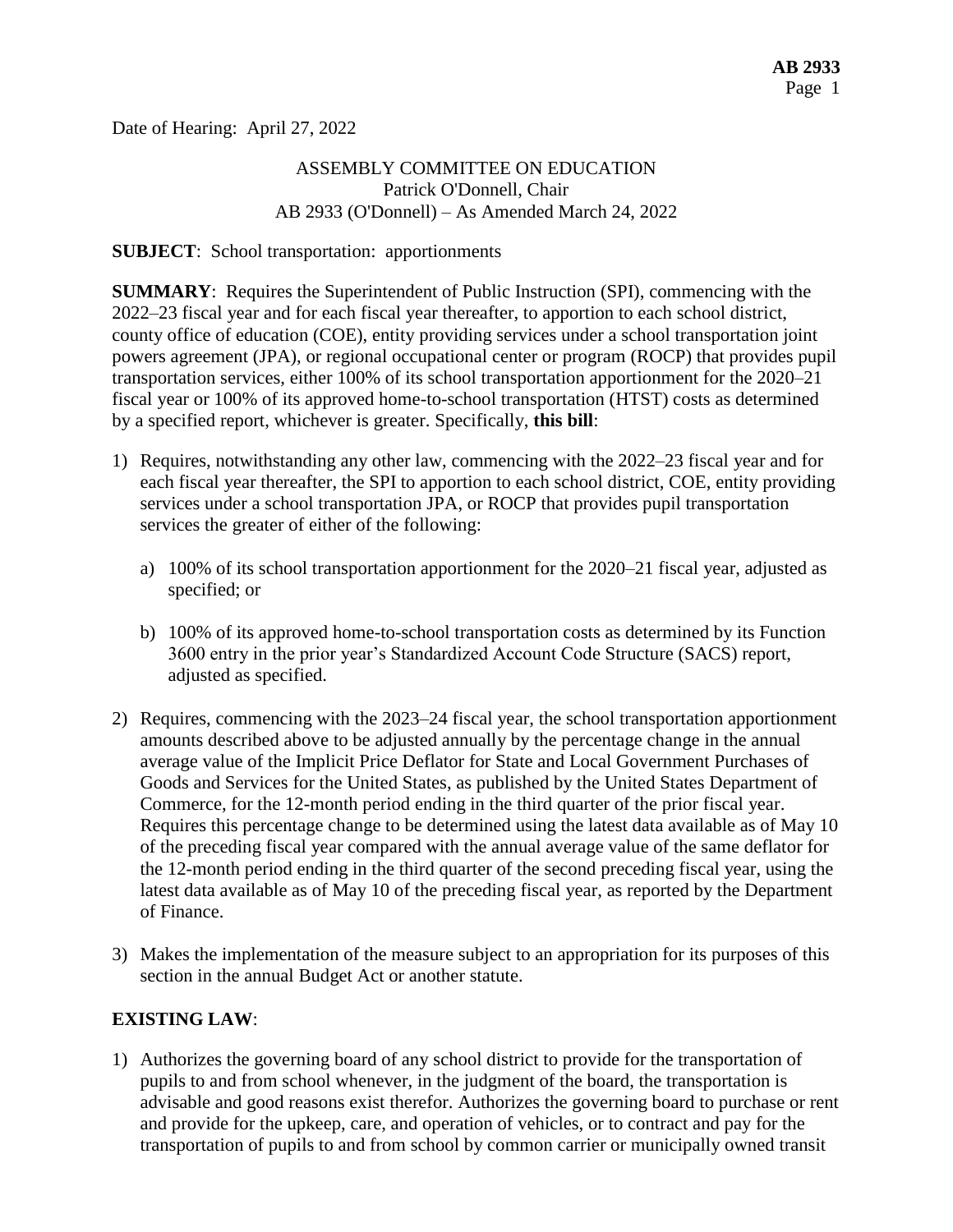system, or to contract with and pay responsible private parties for the transportation. Authorizes these contracts to be made with the parent or guardian of the pupil being transported. (Education Code (EC) 39800)

- 2) Provides state funding for school district, charter school or transportation joint powers agency transportation costs based on the amount received for that purpose in the prior year, or the agencies' actual transportation costs, whichever is less. Existing law also requires school districts to provide transportation services for special education students if the students' individualized education plans (IEPs) specify such a need. (EC 41850)
- 3) Requires the SPI to compute an add-on to the total sum of a school district's or charter school's base, supplemental, and concentration grants equal to the amount of funding a school district or charter school received from funds allocated pursuant to the Home-to-School Transportation program, and the Small School District Transportation program, in the 2012–13 fiscal year. Prohibits a school district or charter school from receiving a total funding amount from this add-on greater than the total amount received by the school district or charter school for those programs in the 2012–13 fiscal year. Applies similar provisions to an HTST JPA. (EC 42238.02)
- 4) Prohibits transportation allowances from being made by the SPI for expenses incurred with respect to field trips or excursions that have an out-of-state destination. Requires a school district that transports pupils, teachers, or other employees of the school district in schoolbuses within the state and to destinations within the state, as specified, to report to the SPI on forms prescribed by him or her the total mileage of schoolbuses used in connection with educational excursions. Requires, in computing the allowance to a school district for regular transportation, a deduction from that allowance in an amount equal to the depreciation of schoolbuses used for the transportation in accordance with rules and regulations adopted by the SPI. (EC 35330)

# **FISCAL EFFECT**: Unknown

### **COMMENTS**:

*Key provisions of the bill.* This bill would require for the 2022-23 school year, contingent upon an appropriation, school districts and other specified providers of HTST to receive an apportionment for providing an HTST based on either:

- 100% of their 2020-21 transportation apportionment; or
- 100% of their approved HTST prior year costs in SACS.

Further, this bill would require, commencing with the 2023-24 school year, contingent upon an appropriation, school districts and other specified providers of HTST to receive an apportionment for providing HTST based on either:

- 100% of their 2020-21 transportation apportionment, adjusted for inflation; or
- 100% of their approved HTST prior year costs in SACS, adjusted for inflation.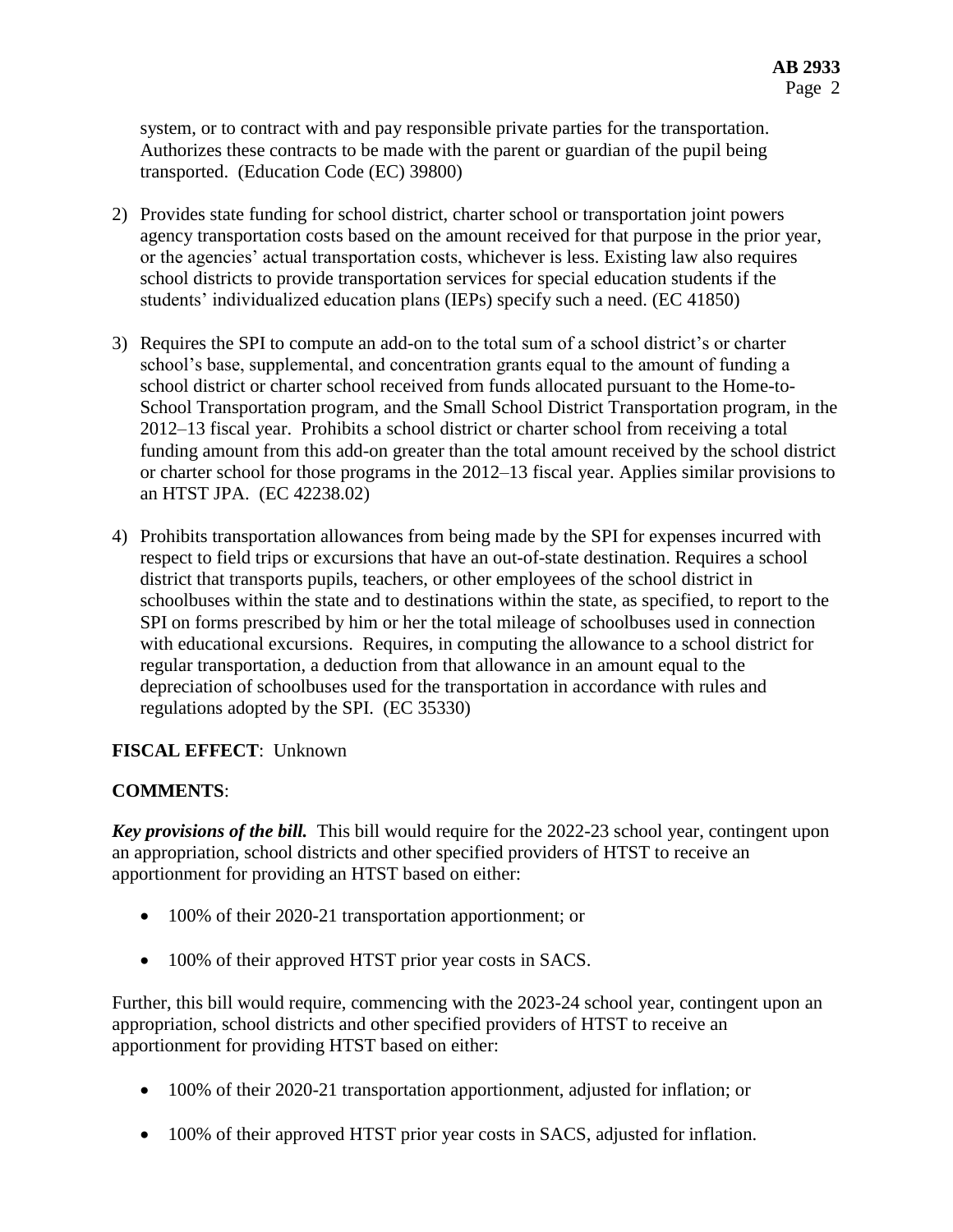*Need for the bill.* According to the author, "California's Home-to-School-Transportation (HTST) program has been frozen for more than 40 years and as a result, far too few students receive critical transportation services. State funding has been locked in for each school district since 1981. Funding has never been adjusted for population changes or program growth leading to cases where nearly identical districts with nearly identical transportation programs, receive extremely different levels of state funding for this critical – and for students with disabilities, mandatory – service. Additionally, the HTST program does not even receive a cost of living adjustment, as other critical programs do.

Currently, California reimburses schools for less than 30% of HTST costs, on average, with dozens of districts receiving less than a dime on the dollar. Consequently, California buses the lowest share of its public-school students than any other state, denying our students and communities the well-documented program benefits of increased student safety and school attendance, and of decreased traffic congestion and carbon footprint. Additionally, schools that receive minimal state support must spend district general fund revenue on transportation, diverting resources out of the classroom. AB 2933 would fully fund this critical program, enabling districts to transport all children to and from school."

*Home-to-school transportation in California.* California does not require districts to transport students to and from school. Instead, state law gives discretion to the district governing board to provide pupil transportation, "whenever in the judgment of the board the transportation is advisable and good reasons exist." Federal law requires districts to provide transportation to students with disabilities, if required by their IEP, and to homeless students. During the 1970's several school districts ran large transportation programs to comply with court-ordered desegregation requirements.

According to a 2014 report by the Legislative Analyst's Office (LAO), "Review of School Transportation in California," approximately 12% of California students rode the school bus on a daily basis in 2011-12. Nationally, up to 50% of students ride the bus to school. The report suggests the lower rate of school bus usage in California may be partially due to the greater proportion of students who live within two miles of school in California, an estimated 70%, versus 50% nationally.

According to 2009 data, California students travel to and from school using a variety of modes: 54% by automobile, 28% walking/biking, 14% by school bus, and 4% using public transit or other methods.

Approximately 275 districts, or one-quarter of the districts in the state, transport fewer than 10% of their students, while 100 districts transport more than half of their students. The districts transporting larger shares of students tend to have smaller enrollments, be located in more rural areas, and enroll larger proportions of students from low-income families. Many districts running larger transportation programs reported that they offer such services because many of their students lack viable alternatives for getting to school. Other reasons included long distances between homes and schools, and unsafe conditions affecting travel between home and school.

Due to a lack of universal transportation programs, and minimal state funding for this purpose, many LEAs now contract with third-party private transportation companies to transport specific student populations – primarily students with disabilities and homeless youth. LEAs that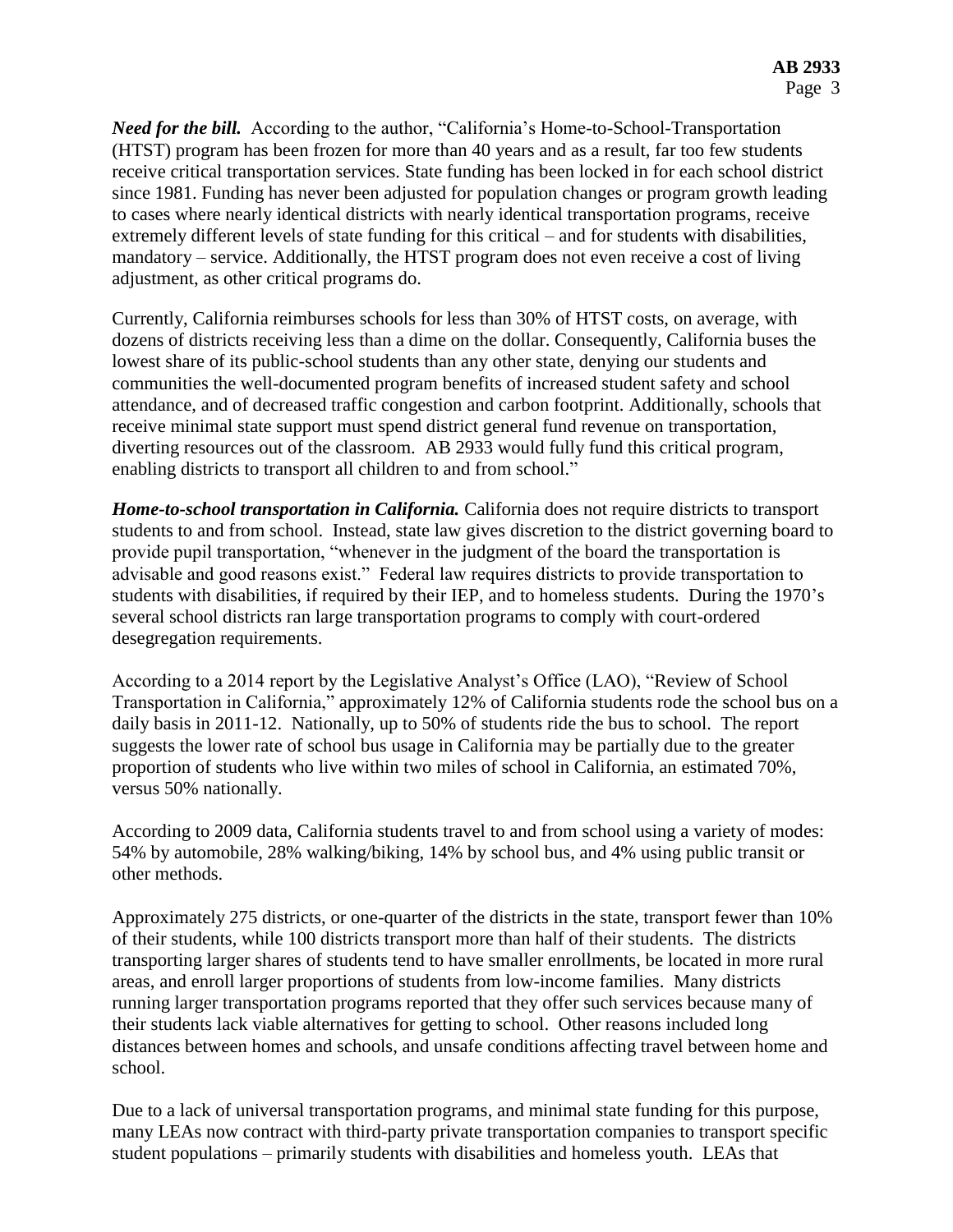contract with third-party providers report economies of scale, but few state laws directly govern this type of student transportation.

*How is home-to-school transportation currently funded?* Until the enactment of the Local Control Funding Formula (LCFF), home-to-school transportation was a categorical program that reimbursed school districts and COEs for prior year approved transportation costs, and was historically underfunded. Under current law, school districts and COEs receive the same amount of transportation funding they received in the year immediately preceding the enactment of the LCFF, 2012-13. Districts and COEs receiving those funds must continue to spend them on transportation, and must spend at least as much of their transportation funding on transportation as they spent in 2012-13. Additional provisions clarify funding formulas for JPAs that provide transportation on behalf of LEAs.

The amount received by districts and COEs varies widely, based on a variety of historical factors. Some get more than 90% of their approved costs reimbursed with state funding. Others get no state funding at all, even though they have approved costs. The statewide average reimbursement is about 35% of approved costs. Because the amount received by districts is held flat, transportation funding does not keep pace with inflation and, over time, becomes less related to actual workload. Some urban districts provide home-to-school transportation, while others do not, and rely instead on public transit.

In 2011-12, districts reported spending approximately \$1.4 billion statewide on pupil transportation. This is primarily funded from three sources, according to the LAO report:

- 63% funded from local unrestricted funds (\$860 million);
- 36% from categorical home-to-school transportation funds (\$491 million); and
- 1% from fees charged to families (\$17 million).

State law allows districts to charge fees to offset transportation expenses under certain conditions, but prohibits the assessing of fees to pupils who have disabilities or who are indigent.

The LAO report included three options as recommendations for addressing HTST going forward, and suggests that the state could transition gradually to a new approach:

- *Fund Transportation Within Local Control Funding Formula (LCFF).* Under this option, the state no longer would provide additional funding for a standalone school transportation program. Instead, districts would pay for these costs out of their LCFF allocations. This option is consistent with the way the state has chosen to treat most other types of district costs and most other former categorical programs.
- *Create a Targeted Program That Reimburses a Share of Extraordinary Transportation Costs.* Under this option, the state would provide districts with additional funding if their transportation costs made up a disproportionately high share of their budgets. Specifically, the state would establish a threshold (for example, 8 percent of a district's budget) and then fund a share of the costs in excess of that threshold (for example, 75 percent of excess costs). This approach recognizes that extraordinary costs largely are beyond the direct control of these districts and can result in fewer resources available for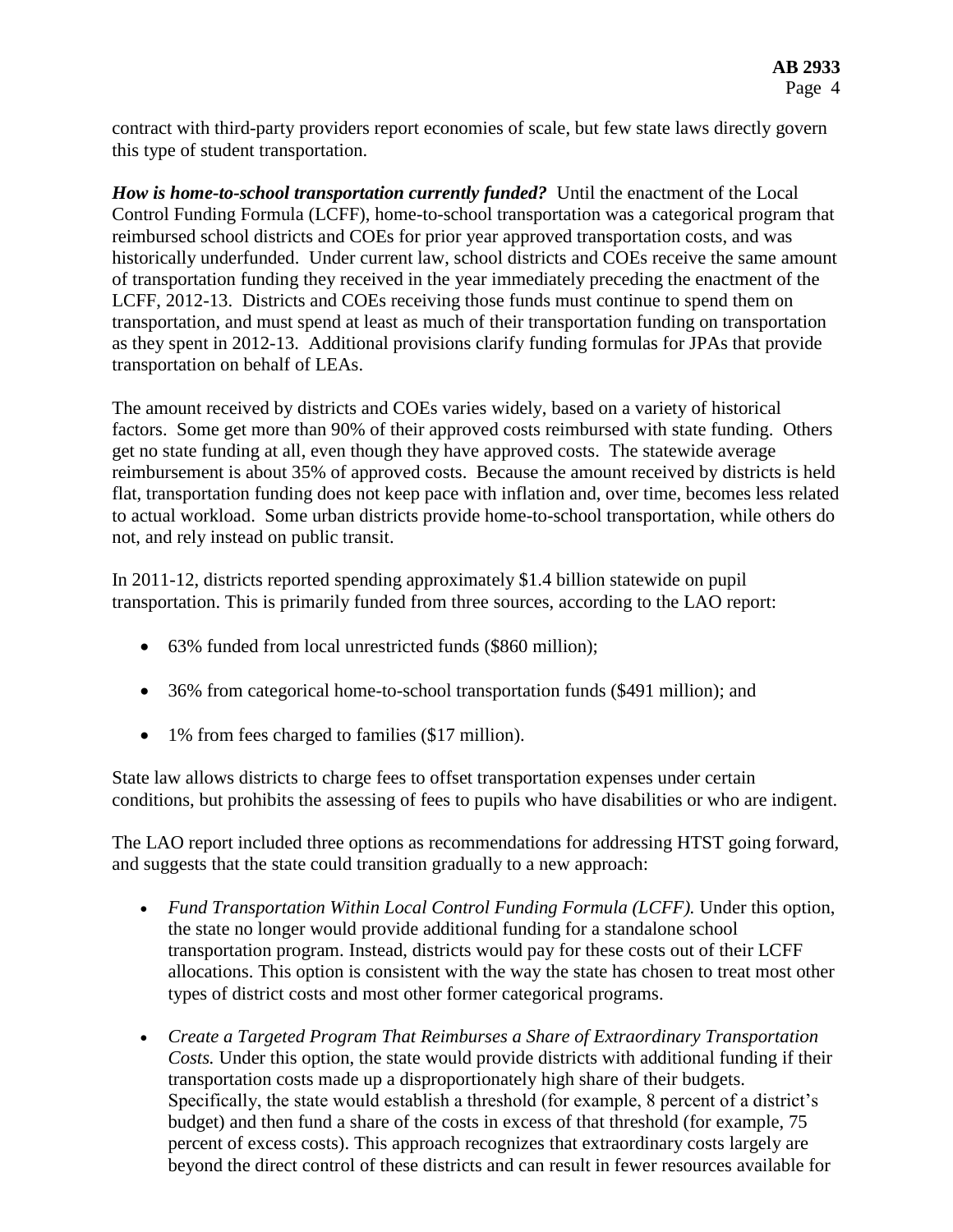their instructional programs. (Sharing the extraordinary costs, however, helps ensure these districts retain an incentive to operate efficient programs.)

 *Create a Broad–Based Program That Reimburses a Share of All Transportation Costs.* Under this option, the state would reimburse a fixed share—between 35 percent and 50 percent—of all districts' transportation expenditures. Choosing a share within this range would provide every district with at least the current statewide average share of cost while maintaining strong incentives for efficient service. Unlike the HTST program, the share of costs reimbursed would be uniform across all districts, thereby addressing historical funding inequities.

*Schoolbus safety.* According to the National Highway Traffic Safety Administration (NHTSA), "Students are about 70 times more likely to get to school safely when taking a bus instead of traveling by car. That's because school buses are the most regulated vehicles on the road; they're designed to be safer than passenger vehicles in preventing crashes and injuries; and in every state, stop-arm laws protect children from other motorists." In comparison with other forms of transportation, the NHTSA's 2021 publication, *The Unedited Summary of School Bus Report*, shows that the fatality rate for school buses is 0.2 fatalities per 100 million vehicle miles traveled (VMT) compared to 1.5 fatalities per 100 million VMT for cars. Since 2010, school buses annually have averaged about 26,000 crashes resulting in 10 deaths – 25% were drivers; 75% were passengers. Frontal crashes account for about two passenger deaths each year.

*Is there a link between taking the bus to school and lower absenteeism?* According to a 2017 Educational Evaluation and Policy Analysis article, *Linking Getting to School With Going to School*, children who took the schoolbus to kindergarten had fewer absent days over the school year and were less likely to be chronically absent compared with children who commuted to school in any other way. The article reported, "Prior research in absenteeism has concluded that students with more absences have fewer opportunities to learn in school and perform more poorly on exams as a consequence of missing school. Hence, if taking the bus lowers absenteeism, then access to this resource may benefit students in ways that have implications for individual learning and, ultimately, academic success. There is also the potential for aggregate effects. Districts may benefit by mitigating the need for remedial activities, as fewer absent students implies fewer missed opportunities to learn at school. In this way, bus taking may indirectly benefit aggregate school performance."

# *Recommended Committee Amendments. Staff recommends that the bill be amended* as follows:

• Change "approved costs" to "reported costs" as it relates to reporting transportation expenditures to the CDE.

*Arguments in support.* The California School Boards Association writes, "California reimburses schools for less than 30% of HTST costs, on average, with dozens of districts receiving less than a dime on the dollar. Consequently, California buses the lowest share of its public-school students than any other state, denying our students and communities the welldocumented program benefits of increased student safety and school attendance and of decreased traffic congestion and carbon footprint. Additionally, schools that receive minimal state support must spend district general fund revenue on transportation, diverting resources out of the classroom.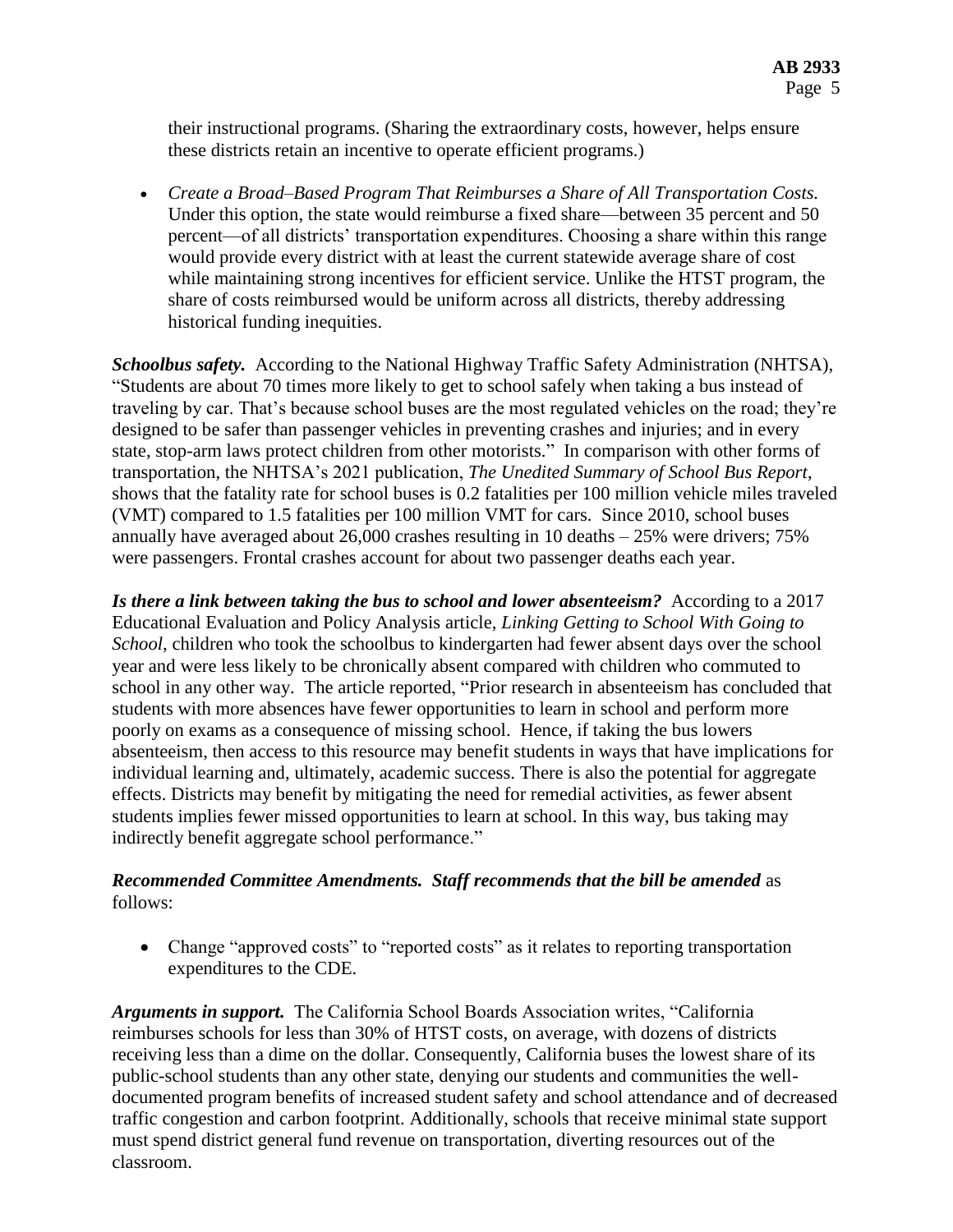AB 2933 would fully fund this critical program, enabling districts to offer transportation to all children. The funding formula reflects regional cost variations and individual district circumstances, which is crucial in a state as large and geographically diverse as California. AB 2933 also provides for future program growth as schools increase their capacity and must respond to increased demand driven by new programs like Universal Transitional Kindergarten and expanded before-and-after school programs that will require more buses and routes. These costs – including capital expenses for adding buses, yards and other infrastructure – will all be covered for every school district and every child."

*Related legislation.* AB 2410 (Chen) of the 2021-22 Session would prohibit a school district, COE, or charter school, commencing January 1, 2023, from contracting with a provider of HTST unless the contractor, and any subcontractors, meet specified requirements.

AB 2731 (Ting) of the 2021-22 Session would require all newly purchased, contracted, or operated schoolbuses of an LEA to be zero-emissions by January 1, 2035, would extend continuing schoolbus lease and rental contracts for pupil transportation services, and would extend continuing schoolbus lease and rental contracts containing purchase or cancel option for pupil transportation services.

SB 878 (Skinner) of the 2021-22 Session would require the governing board or body of a school district, COE, entity providing services under a school transportation joint powers agreement, or regional occupational center or program, beginning in the 2023–24 school year, to offer to transport all pupils to and from their neighborhood school, as defined, except as provided.

AB 760 (Cooper) of the 2019-20 Session would have established a new calculation methodology for home-to-school transportation for school districts, COEs, based on a cost-of-living adjustment (COLA), in order to equalize transportation funding, commencing with the 2019-20 fiscal year. This bill was held in the Assembly Education Committee.

AB 3303 (Cooper) of the 2019-20 Session would have required that an LEA that elected to have a transportation network company provide HTST pursuant to a contract entered into on or after January 1, 2021, ensure that the contract is in compliance with established standards for the use of personal services contracts in LEAs for all services currently or customarily performed by classified school employees to achieve cost savings and that the transportation network company's drivers meet all of the same requirements that apply to school bus drivers. This bill was held in the Assembly Education Committee.

AB 1469 (Grayson) of the 2017-18 Session would have required school districts to provide free transportation to and from school for pupils attending public, non-charter schools that receive Title I federal funding, subject to an appropriation for this purpose. This bill was held in the Assembly Appropriations Committee.

AB 1572 (Campos) of the 2015-16 Session would have required a public, noncharter school to provide free transportation to a pupil attending a school that is eligible for Title I federal funding. This bill was held in the Assembly Appropriations Committee.

AB 891 (Campos) of the 2015-16 Session would have required an LEA to provide free transportation, to and from school, to a pupil entitled to free or reduced-price meals or who attends a school that participates in the Community Eligibility Option, under either of the following conditions: 1) the pupil resides more than one-half mile from the school; or 2) the